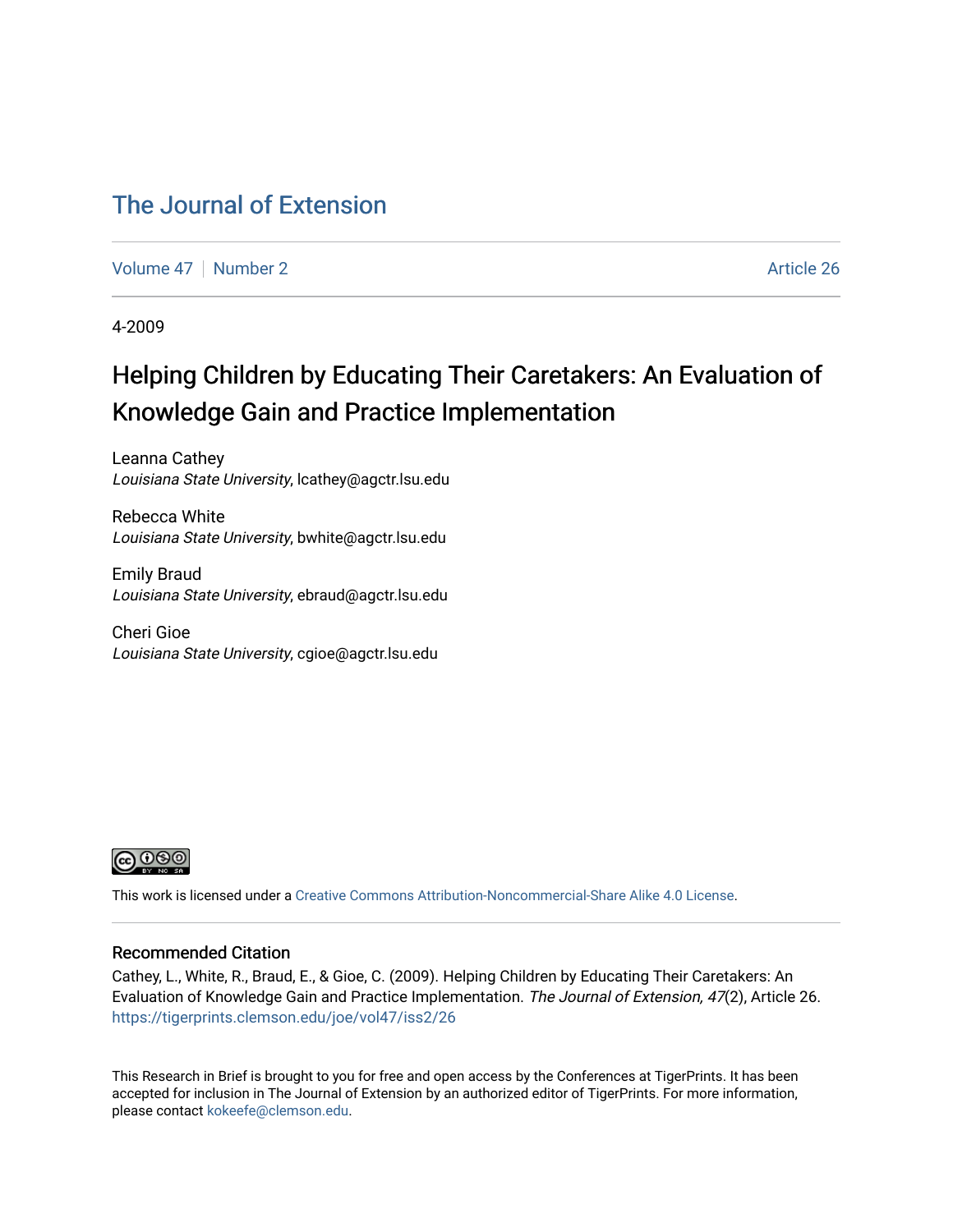Helping Children by Educating Their Caretakers: An Evaluation of Knowledge Gain and Practice Implementation



# **April 2009 Volume 47 Number 2 Article Number 2RIB4**

[Return to Current Issue](http://www.joe.org:80/joe/2009april/)

# **Helping Children by Educating Their Caretakers: An Evaluation of Knowledge Gain and Practice Implementation**

**Leanna Cathey** Extension Associate [lcathey@agctr.lsu.edu](mailto:lcathey@agctr.lsu.edu)

**Rebecca White** Associate Professor

[bwhite@agctr.lsu.edu](mailto:bwhite@agctr.lsu.edu)

**Emily Braud** Extension Associate [ebraud@agctr.lsu.edu](mailto:ebraud@agctr.lsu.edu)

**Cheri Gioe Instructor** [cgioe@agctr.lsu.edu](mailto:cgioe@agctr.lsu.edu)

Louisiana State University Baton Rouge, Louisiana

**Abstract:** This article describes the development and implementation of a child care-provider training program and evaluation based on the parenting book Right from Birth. The goals of the program are to increase the knowledge and use of developmentally appropriate, sensitive care practices among Louisiana child-care providers. The evaluation design assesses knowledge gain through pre-test post-test design and practice implementation by survey and telephone interviews. The results of the evaluation show relevant knowledge gain. Practice implementation methods did not achieve the responses necessary to make meaningful generalizations. Implications for Extension professionals are discussed.

# **Introduction**

In 1940, Emily Post wrote: "The shortest part of life is the childhood. The training and guidance received during that period, however, determine the remainder of life" (p. 1). Early childhood is a critical time in human development (e.g., Ramey & Ramey, 1999). In the U.S., nearly one third of children under age five receive care in an organized care facility or family home day care (U.S, Census, 2002). It is imperative that child-care centers provide optimal experiences for these children. An important way that Cooperative Extension contributes to this pressing issue is through child care-provider training that promotes high-quality child care.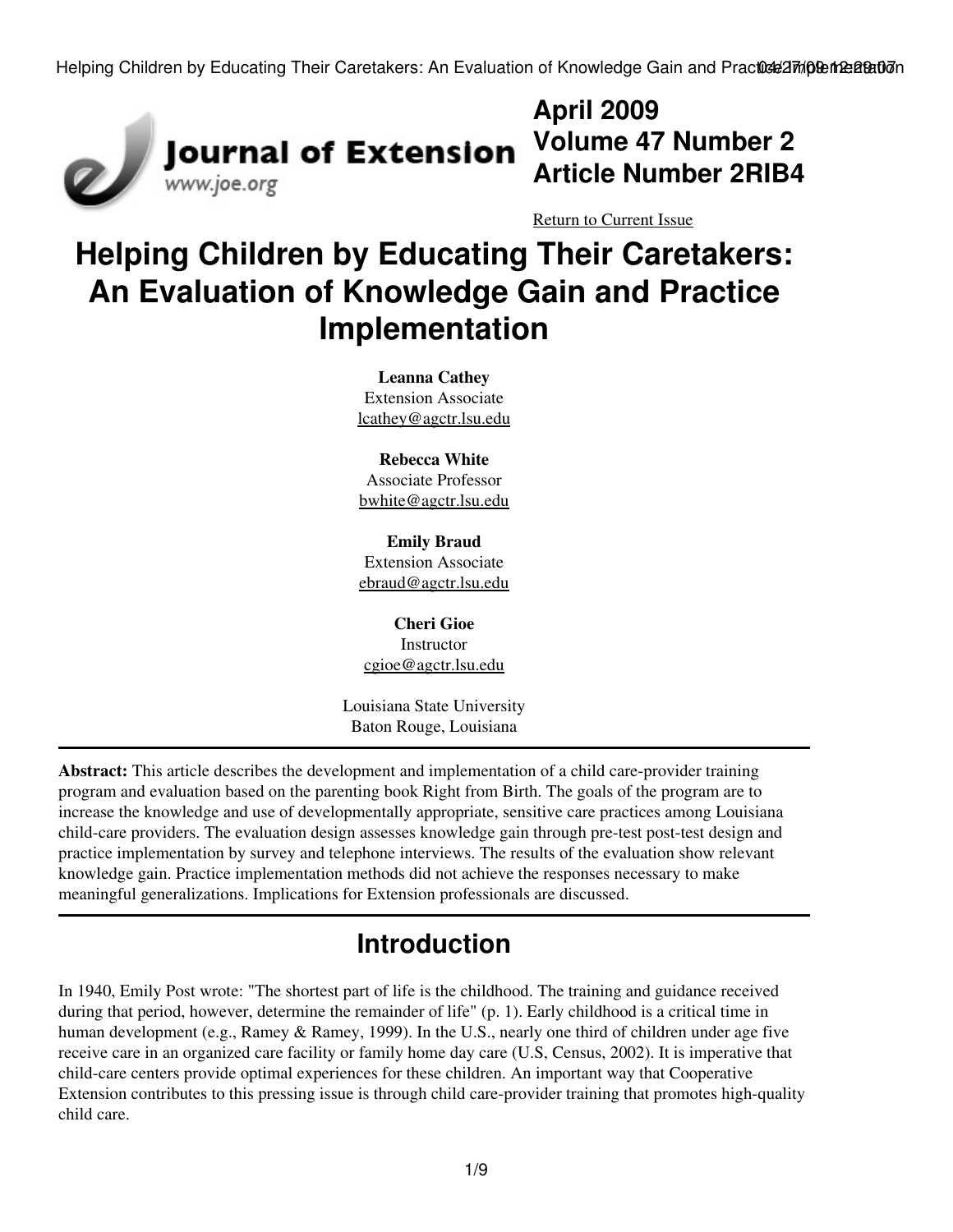Helping Children by Educating Their Caretakers: An Evaluation of Knowledge Gain and Practice Implementation

What is high-quality child care? Research reveals high-quality child care environments share several elements. Two of those elements are the child-care provider and care environment. According to Boschee and Jacobs (1998), important aspects of these elements include:

- A child-care provider who is warm, nurturing, and sensitive to children's needs; discipline that is positive and helps teach social skills.
- A care environment with numerous materials that are developmentally appropriate to children; play opportunities that enhance all aspects of development-physical, cognitive, social, and emotional.

The benefits of high-quality care are as astounding as the consequences of low-quality care are disheartening. Researchers have consistently found evidence that high-quality child care can enhance cognitive, language, and social skills (e.g., Burchinal, Cryer, Clifford, & Howes 2002; Love et al., 2003). Low-quality child care may result in social and emotional problems (Belsky et al., 2007). While research is limited, some studies have revealed that one way to improve child-care quality is with informal or specialized education (e.g., Haupt, Larsen, Robinson, & Hart, 1995; Kaplan & Conn, 1984; Snider & Fu, 1990). One study found child caregivers were motivated to improve their child-care setting and increase their involvement with children following a 20-hour training session (Kaplan & Conn, 1984). Researchers found that child-care teachers displayed an increase in developmentally appropriate beliefs and practices following an in-service training (Haupt et al., 1995). It is essential that efforts be made to create optimal child-care experiences.

## **Program Development and Description**

In Louisiana in 2005, nearly 150,000 children were provided care in approximately 12,700 regulated facilities across the state (Nagle & Terrell, 2005). Thus, child care-provider training has the potential for serving a wide audience and producing beneficial impact. Initiated in 2000, Louisiana Child Care Provider Training Program (CCPTP) helps fulfill state-mandated training of child-care professionals. Training typically occurs in 3-hour sessions. Twelve hours of continuing education are required each year for child caregivers.

In 2004, several members of the CCPTP team (state and field faculty) met to create a new curriculum series to be implemented statewide. Concurrent to curriculum development activities, an evaluation plan for the program was developed. The team based the curriculum on *Right from Birth*, a book focused on parenting children ages 0 to 18 months using sensitive and appropriate care practices that enhance development. Mississippi Public Broadcasting (MPB) developed a video parenting series and workshop curriculum based on the book. With the authors' permission, the team created a new training series for child care providers that included the MPB parenting videos, original PowerPoint presentations, hands-on activities, and a multi-method evaluation design.

The LSU Right from Birth series consisted of four 3-hour sessions. Session topics included:

- Session 1: Brain development, social and emotional development, learning, and intelligence.
- Session 2: Elements of high-quality care and promoting school success.
- Session 3: Best-care practices for 1- to 6-month-old infants.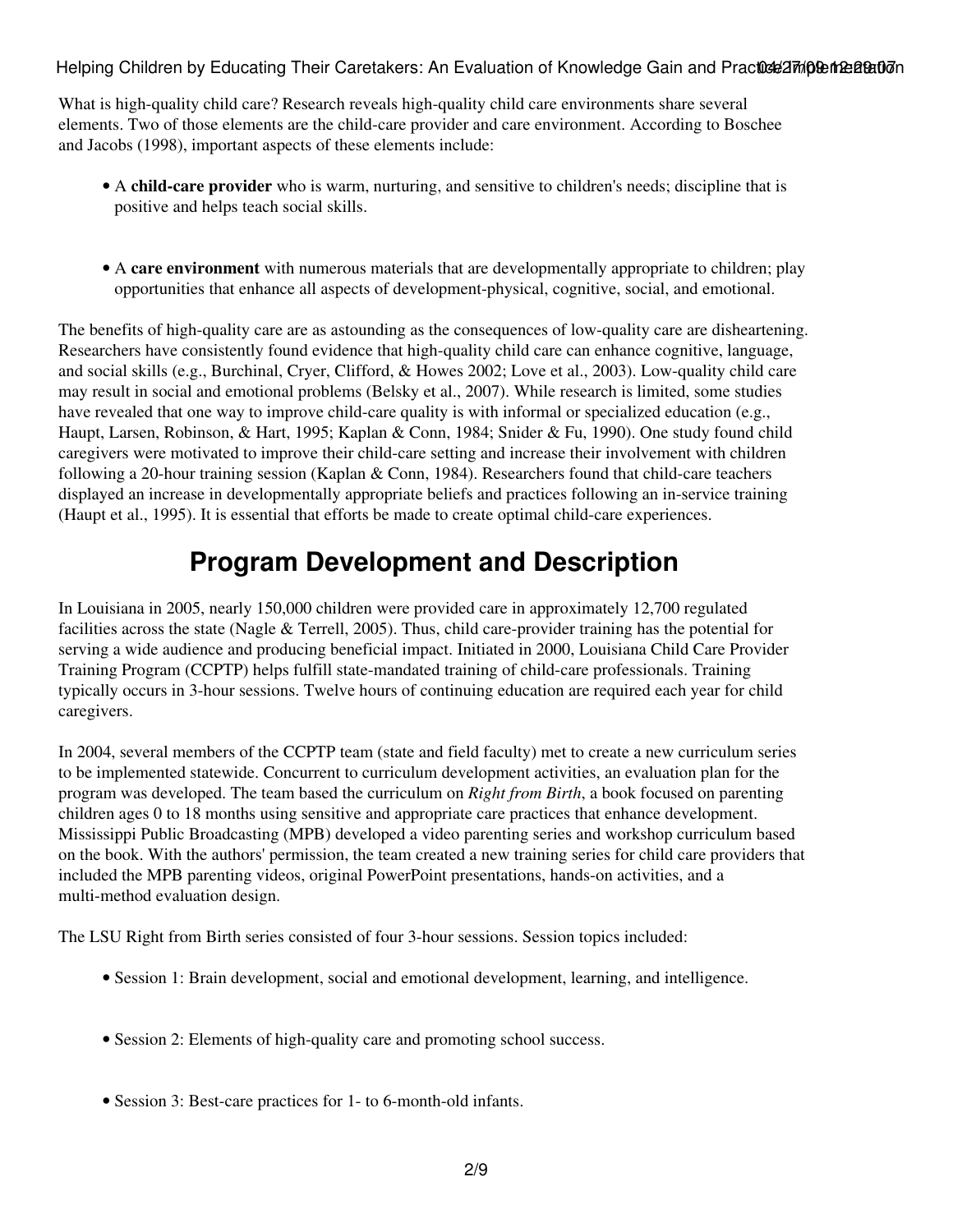• Session 4: Best care practices for 7- to 18-month-old infants.

Several field agents conducted the classes throughout Louisiana. In keeping with the elements of quality care as defined by Boschee and Jacobs (1998), the program goals included child care providers' *knowledge* and *use* of developmentally appropriate, sensitive care practices. The specific learning objectives were that in following the Right from Birth training participants demonstrate increased knowledge and use of:

- 1. Responsive care practices that promote social and emotional development,
- 2. Developmentally appropriate discipline and limit-setting techniques,
- 3. Developmentally appropriate sensory environments, and
- 4. Developmentally appropriate discipline and limit-setting techniques.

## **Evaluation Methods**

#### **Procedure**

The focus of this article is a program evaluation conducted between August 2004 and June 2005. The program evaluation assessed the LSU Right from Birth program's accomplishment of its objectives. There were three parts in the evaluations. First, to assess knowledge gain, a pre-test was given to all participants at the beginning of each Right from Birth training session and each participant completed a post-test at the end.

Two methods were used to assess practice implementation. Four weeks following the last training session, a survey was sent to participants who attended all sessions in the series. The purpose of the survey was to assess participants' use of practices recommended in the trainings. Participants who returned the survey by mail were contacted by telephone for a brief interview to assess practice implementation in more detail. Participants were asked to recall what particular changes they made in their care of children as a result of what they learned at the Right from Birth trainings.

#### **Participants**

The participants in the study reported here were child-care providers, including child care-center directors, lead teachers, assistant teachers, and family home day-care owners. The completion of the Right from Birth sessions fulfilled annual state-mandated training requirements for child-care professionals.

Participants signed up for each Right from Birth session individually with agents who worked in their geographic areas. Thus, the number of individuals participating in each workshop varied. For the present evaluation, 70 individuals completed Session 1, 57 completed Session 2, 164 completed Session 3, and 114 completed Session 4. Forty-four participants completed the entire training series and were invited to participate in the delayed post practice implementation survey.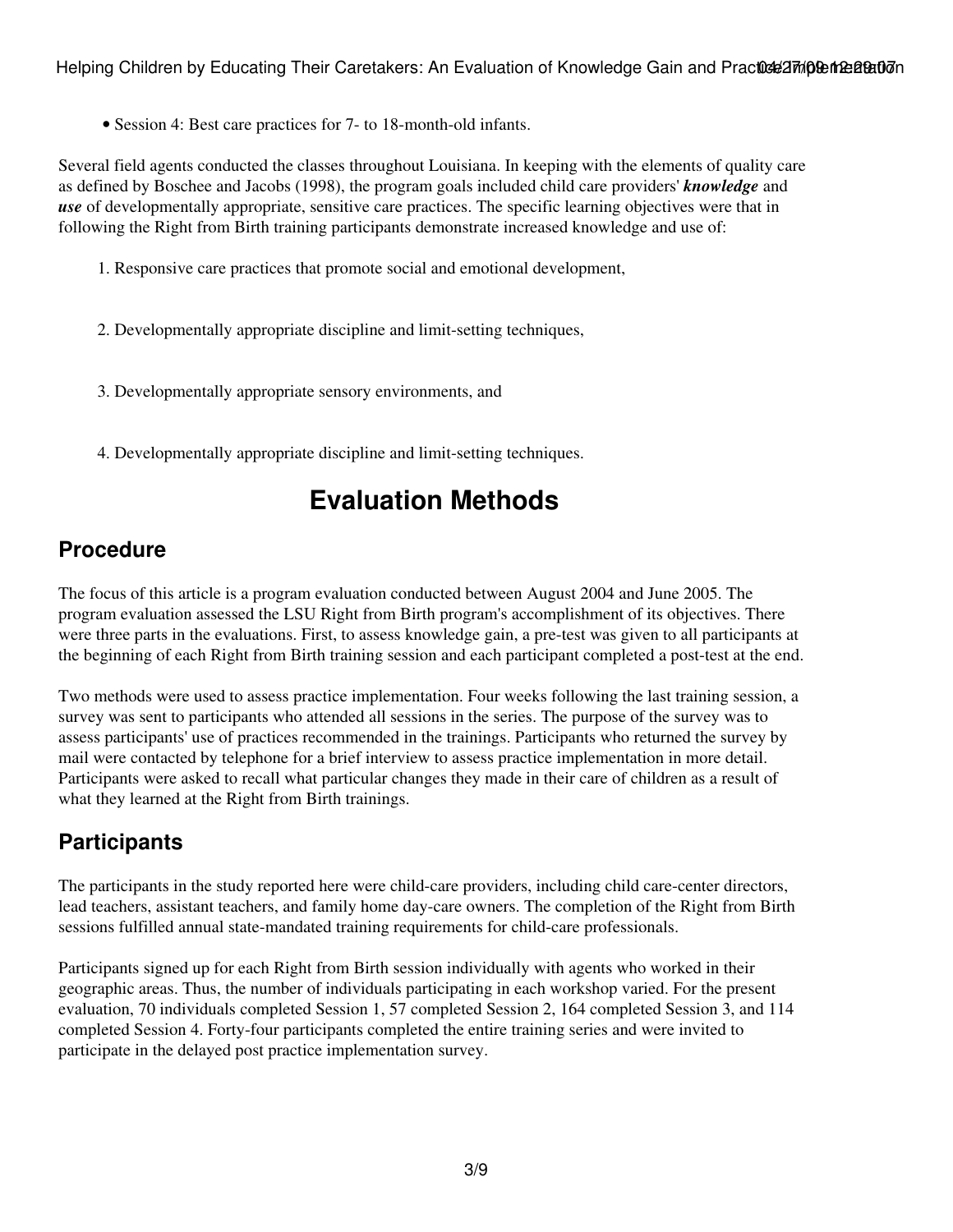Helping Children by Educating Their Caretakers: An Evaluation of Knowledge Gain and Practos 277/09 the 28 2010

#### **Instruments**

### *Pre- and Post-Tests*

The LSU Right from Birth team members developed four pre- and post-test assessments*.* Pre- and post-tests consisted of an average of 10 - 12 questions each. Questions were developed based on overall program goals and learning objectives developed for each workshop and came directly from the workshop content. An expert in child development not directly associated with the program reviewed the questions for face and content validity. The program objectives addressed in each workshop pre- and post-test varied with the content of the workshops. See Table 1 for more detailed information on the items addressed in each workshop.

| Session | Objective                                  | <b>Number of Questions</b> |
|---------|--------------------------------------------|----------------------------|
|         | Responsive Care (Objective 1)              | 7                          |
|         | Discipline and Limit Setting (Objective 2) | 3                          |
|         | Stimulating Environment (Objective 3)      | 3                          |
|         | Responsive Care (Objective 1)              | 4                          |
|         | Stimulating Environment (Objective 3)      |                            |
|         | Language and Literacy (Objective 4)        | 3                          |
| 3       | Responsive Care (Objective 1)              | 6                          |
|         | Stimulating Environment (Objective 3)      | 6                          |
| 4       | Discipline and Limit-Setting (Objective 2) | 6                          |
|         | Stimulating Environment (Objective 3)      |                            |

| Table 1.                                                   |
|------------------------------------------------------------|
| Pre- and Post-Test Questions Addressing Program Objectives |

The pre- and post-tests were presented in a game format to be more appealing and less intimidating to participants.

### *Delayed Post Self-Report Survey*

Several members of the LSU Right from Birth team developed a 17-item self-report survey. Participants were asked to indicate whether they performed a specific practice related to child care more, less, or the same as before the training. The survey items were developed based on overall program objectives and a thorough review of the training content. Critical child caregiving concepts and practices related to program objectives were identified in each training session.

Five items assessed objective 1; four items assessed objective 2; three items assessed objective 3; and five items assessed objective 4. Four items were reverse scored. An expert in child development not directly associated with the program reviewed the survey items for face and content validity. An example item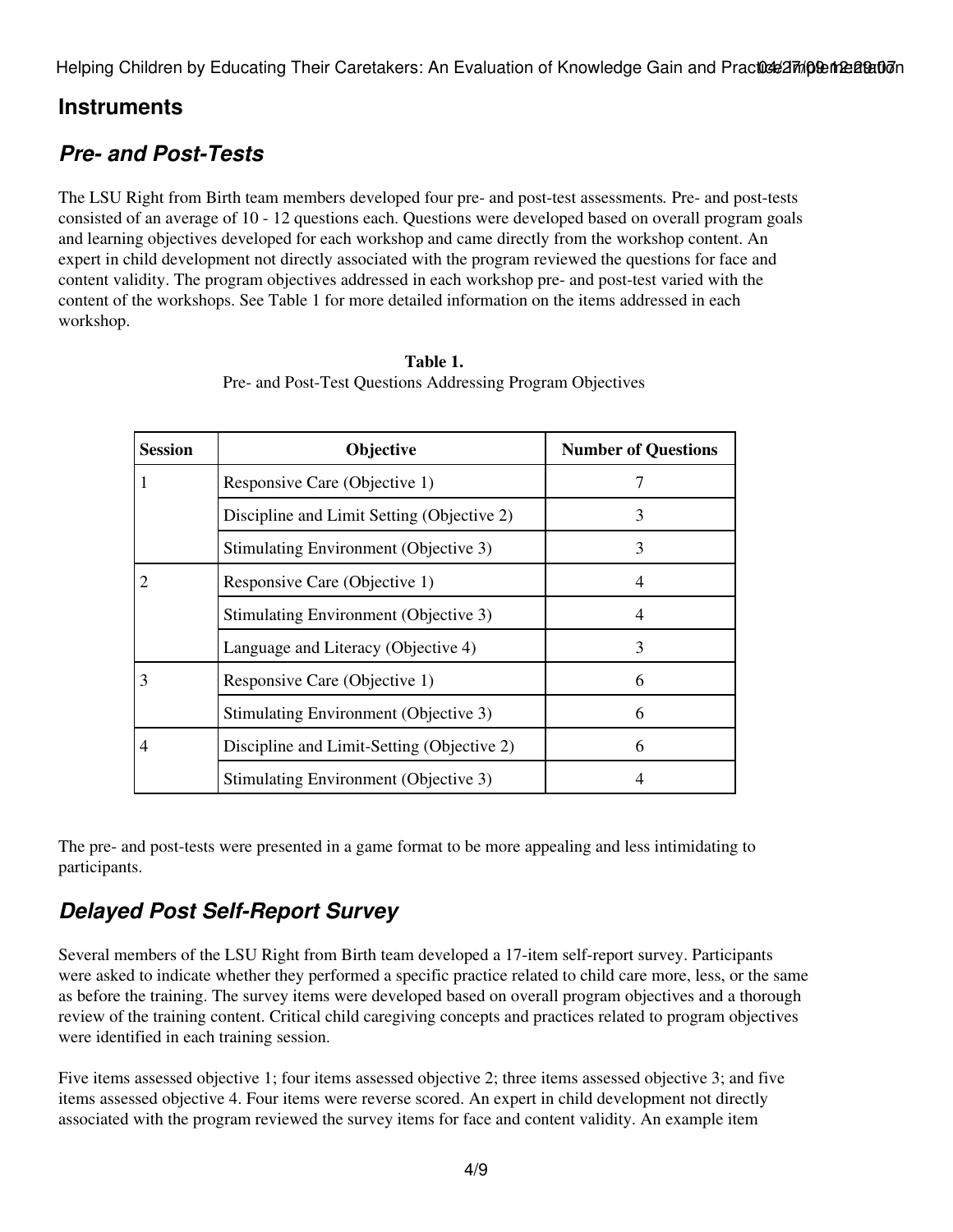Helping Children by Educating Their Caretakers: An Evaluation of Knowledge Gain and Practos 277/09 12:28:07/09

includes: "I respond to a baby as soon as he starts crying," assessing objective 1.

#### *Delayed Post Telephone Interview*

A telephone interview protocol was developed to assess caregivers' use of practices they were taught in the training sessions. Questions were developed based on the overall program objectives. Participants were also asked free-recall questions to help determine what themes were most important to them.

#### **Data Analyses**

Data gathered from the pre- and post-test assessments were analyzed with SPSS software using paired-sample t-tests. Data from each session were calculated separately; they were not analyzed between sessions. After data from each session were recorded, answers to questions that addressed each learning objective were summed. Using SPSS analysis software, paired-sample t-tests were conducted to compare responses to items related to specific learning objectives for pre- and post-tests.

Data gathered from the delayed post survey were analyzed by totaling the number of responses to each of the 17 items. Data gathered from the telephone interview were transcribed and analyzed. QSR NUD\*IST software for qualitative data analysis was used to identify and code major themes.

### **Results**

#### **Knowledge Gain**

Based on the pre- and post-test assessments for all four training sessions, participants showed statistically significant knowledge gains in each of the sessions. The largest increase from pre- to post-test was in the first training session. A summary of the overall findings is included in Table 2.

|                                                                              | <b>Pre-Test</b> |           | <b>Post-Test</b> |           |          |     |                |
|------------------------------------------------------------------------------|-----------------|-----------|------------------|-----------|----------|-----|----------------|
| <b>Session</b>                                                               | <b>Mean</b>     | <b>SD</b> | <b>Mean</b>      | <b>SD</b> | t-Value  | df  | <b>P-Value</b> |
| $1(n = 70)$                                                                  | 6.96            | 2.67      | 9.81             | 1.86      | $-7.73$  | 69  | < .001         |
| $2(n = 57)$                                                                  | 7.84            | 2.95      | 9.05             | 3.40      | $-2.74$  | 56  | .008           |
| $3(n=163)$                                                                   | 9.46            | 1.41      | 11.25            | 1.15      | $-13.17$ | 162 | < .001         |
| $4(n = 112)$                                                                 | 8.73            | 1.37      | 9.72             | 1.36      | $-6.64$  | 111 | < .001         |
| $n =$ the number of child care providers completing the pre- and post-tests. |                 |           |                  |           |          |     |                |

**Table 2.** Knowledge Gain in the Right from Birth Training

Paired sample t-tests were also calculated for the main topics addressed within each workshop session. These tests also showed statistically significant knowledge gain for each of the four learning objectives. A summary of the findings related to questions addressing specific topics appears in Table 3.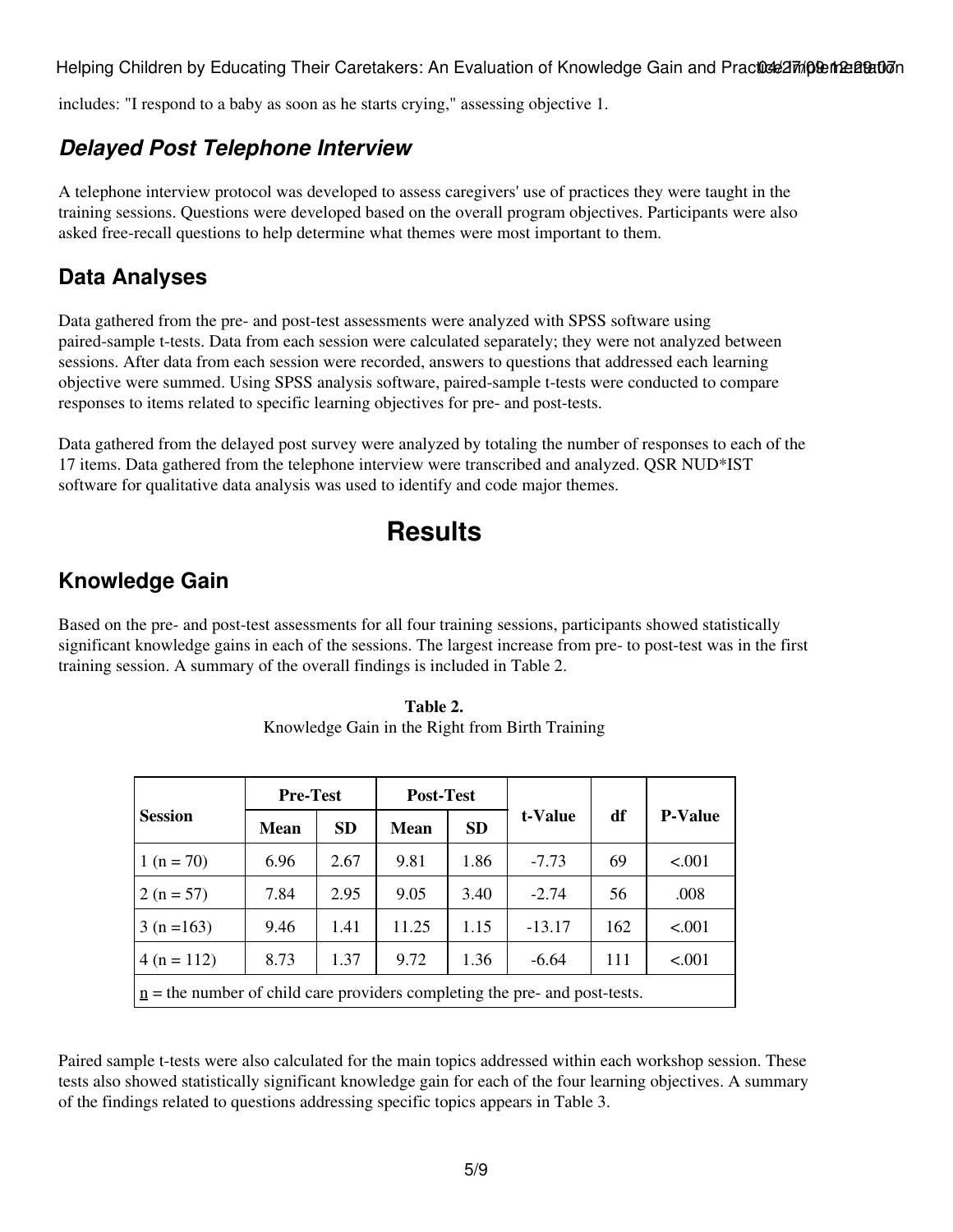Helping Children by Educating Their Caretakers: An Evaluation of Knowledge Gain and Practos 27/10 Para Batu

| <b>Responsive Care</b>              |                                |           |                  |           |          |     |                |
|-------------------------------------|--------------------------------|-----------|------------------|-----------|----------|-----|----------------|
| <b>Session</b>                      | <b>Pre-Test</b>                |           | <b>Post-Test</b> |           |          |     |                |
|                                     | <b>Mean</b>                    | <b>SD</b> | <b>Mean</b>      | <b>SD</b> | t-Value  | df  | <b>P-Value</b> |
| $\mathbf{1}$                        | 4.66                           | 1.80      | 6.14             | 1.07      | $-6.13$  | 69  | < .001         |
| $\overline{c}$                      | 3.28                           | 1.11      | 3.46             | 1.02      | $-1.09$  | 56  | .279           |
| $\mathfrak{Z}$                      | 4.67                           | .88       | 5.63             | .66       | $-11.87$ | 162 | < .001         |
| <b>Discipline and Limit-Setting</b> |                                |           |                  |           |          |     |                |
|                                     | <b>Pre-Test</b>                |           | Post-Test        |           |          |     |                |
| <b>Session</b>                      | <b>Mean</b>                    | SD        | <b>Mean</b>      | <b>SD</b> | t-Value  | df  | <b>P-Value</b> |
| $\mathbf{1}$                        | 1.69                           | .88       | 2.21             | .85       | $-4.61$  | 69  | < .001         |
| $\overline{4}$                      | 4.31                           | .92       | 4.61             | .86       | $-2.87$  | 111 | .005           |
|                                     | <b>Stimulating Environment</b> |           |                  |           |          |     |                |
|                                     | <b>Pre-Test</b>                |           | Post-Test        |           |          |     |                |
| <b>Session</b>                      | <b>Mean</b>                    | SD        | Mean             | <b>SD</b> | t-Value  | df  | <b>P-Value</b> |
| $\mathbf{1}$                        | 1.14                           | .99       | 2.39             | .69       | $-9.37$  | 69  | < .001         |
| $\sqrt{2}$                          | 2.84                           | 1.32      | 3.53             | 1.51      | $-4.161$ | 56  | < .001         |
| $\overline{3}$                      | 4.74                           | 1.30      | 5.64             | .66       | $-8.47$  | 162 | < .001         |
| $\overline{4}$                      | 3.36                           | .78       | 3.72             | .54       | $-5.10$  | 111 | < .001         |
| <b>Language and Literacy</b>        |                                |           |                  |           |          |     |                |
| <b>Session</b>                      | <b>Pre-Test</b>                |           | <b>Post-Test</b> |           |          |     |                |
|                                     | <b>Mean</b>                    | <b>SD</b> | <b>Mean</b>      | <b>SD</b> | t-Value  | df  | <b>P-Value</b> |
| $\overline{2}$                      | 1.81                           | .97       | 2.19             | 1.09      | $-2.36$  | 56  | .002           |

**Table 3.** Knowledge Gain in Right from Birth by Learning Objective

### **Practice implementation**

Seven participants initially responded to the follow-up survey. Surveys were re-sent to those who did not respond the first time; however, no more surveys were received.

Those participants who responded to the survey overwhelmingly reported performing the recommended practices more or at least the same as before the training and the inappropriate practices less. Participants reported implementing recommended practices related to language development and literacy more so than other practices. Because of the small sample size, these results cannot be generalized. Additional evaluation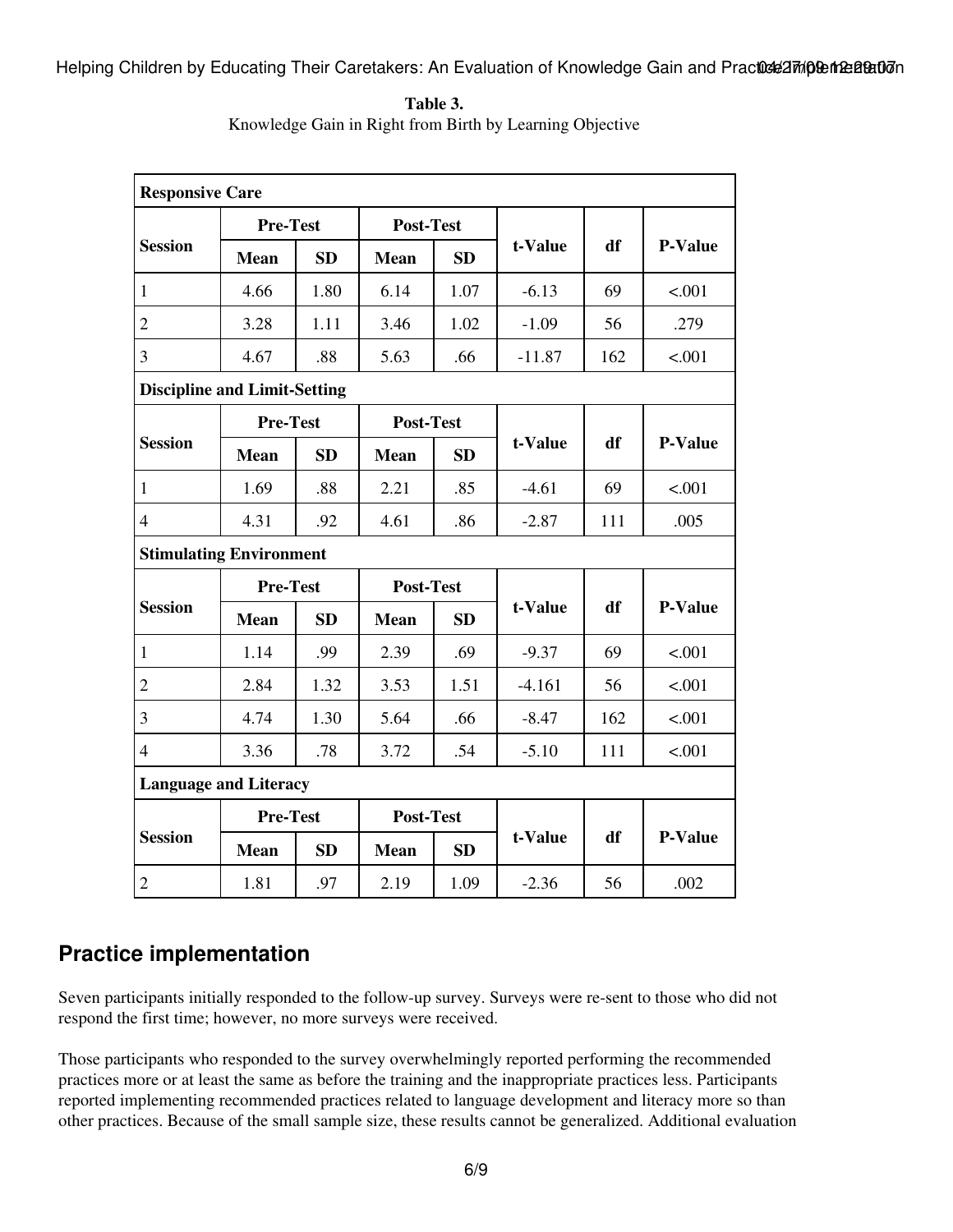Helping Children by Educating Their Caretakers: An Evaluation of Knowledge Gain and Practos 27/10 12:28:2017

of the series is necessary to verify any trends.

Six attendees indicated on their survey that they were interested in participating in a post-training telephone interview. Four participants actually were interviewed; the remaining did not answer the phone or continuously rescheduled. Again, the small sample limits the interpretation of the data. However, respondents did report that several of their practices changed as a result of the training series. Example responses to the interview questions appear in Table 4.

| <b>Topic</b>            | <b>Response</b>                                                                                                                                                                                             |
|-------------------------|-------------------------------------------------------------------------------------------------------------------------------------------------------------------------------------------------------------|
| <b>Responsive Care</b>  | "I stopped letting him cry because I thought he would get<br>spoiledbut I learned in class that at a certain age they can't get<br>spoiled."                                                                |
| Sensory<br>Stimulation  | "I changed the entire décor of the infant room to include more<br>black and white."                                                                                                                         |
| Language<br>Development | "I stopped using 'baby talk.' I listened to the way the parents<br>talked with their children and told parents and other workers<br>what I learned."<br>"I learned it is never too early to start reading." |

**Table 4.** Sample Responses to Interview Questions

Participants reported reading more to the children in their care more frequently than any other specific activity. Additionally, developmentally appropriate sensory stimulation activities were commonly reported. None of the four interviewees reported recalling any practices related to guidance and discipline learned in the training.

### **Conclusions**

The evaluation of the Right from Birth series contributes to Extension in several ways. The information gathered is relevant not only to the LSU Right from Birth team, but also to Extension professionals across the country. Furthermore, some of the "lessons learned" in the present study may benefit Extension evaluation in family and consumer sciences and other areas.

First, the results of the Right from Birth evaluation provide evidence that child-care providers became more knowledgeable about appropriate care practices. This information indicates that a primary goal of the program was accomplished. Second, while the data are insufficient to draw strong conclusions, the results suggest that informal training may precipitate meaningful changes in the practices of child care providers. The content of the results may be useful to other family and consumer sciences agents interested in child care research. Finally, the multi-method approach is relevant to all areas of Extension. While the methods of this study require improvement, the basic design may serve as a model for evaluations in other areas of Extension.

The study had some limitations. The low responses to survey and telephone interview were a primary limitation, especially because they limit how generalizable the results are. Additional follow-up in the study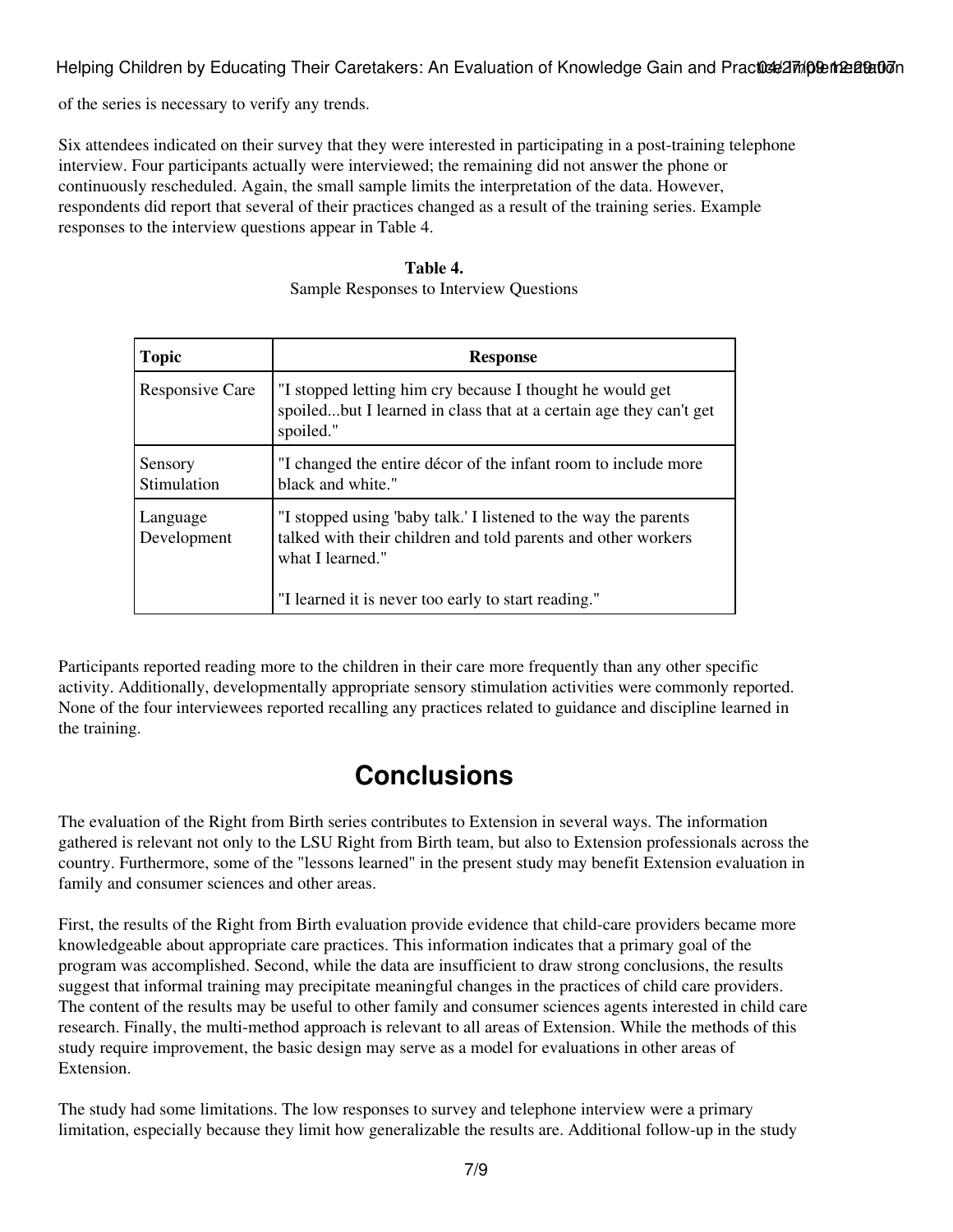#### Helping Children by Educating Their Caretakers: An Evaluation of Knowledge Gain and Practice Implementation

was limited; home telephone numbers were only collected when participants returned surveys, restricting access to participants who did not return surveys. Future researchers might consider collecting participants' home addresses and telephone numbers to contact them directly rather than through their work locations. Alternatively, future methods might involve scheduling appointments with child-care centers and completing surveys in groups. Another method might include conducting focus groups at child-care centers or at a central location in order to get more participation and rich data.

The results of this evaluation are encouraging. The evaluation reported here adds to the growing body of research that shows that informal training can result in significant knowledge gain. While further verification through research is needed, the evaluation also suggests that training child-care providers on specific practices known to benefit children may lead to adoption of those practices.

Childhood is a critical time for the development of cognitive, social, and emotional health. Researchers have discovered methods of care that are best for children. Adult educators are teaching child-care providers those practices. Child care-provider training may help prevent children in care from experiencing developmental problems, improve school readiness, and promote positive mental health (Burchinal et al., 2002). Future research that evaluates practice implementation more rigorously could provide further evidence about the effectiveness of child care-provider training in improving child-care practices and environments.

### **References**

Belsky, J., Burchinal, M., McCartney, K., Vandell, D. L., Clarke-Stewart, K. A., & Owen, M. T. (2007). Are there long-term effects of early child care? *Child Development, 78,* 681-701.

Boschee, M. A., & Jacobs, G. M. (1998). Ingredients for quality care. National Network for Child Care. Retrieved May 27, 2007, from:<http://www.nncc.org/Choose.Quality.Care/ingredients.html>.

Burchinal, M. R., Cryer, D., Clifford, R. M., & Howes, C. (2002). Caregiver training and classroom quality in child care centers. *Applied Developmental Science, 6,* 2-11.

Grace, C. (Writer), Lindsey, G. (Writer), Lymberis, T. (Director), Hartman, D. (Director), & Lemons, A. (Director). (2000). *Right from birth: A parenting series*. Jackson, MS: Mississippi Public Broadcasting & The Early Childhood Institute.

Love, J. M., Harrison, L., Sagi-Schwarts, A., van IJzendoorn, M. H., Ross, C., Ungerer, J. A., Raikes, H., Brady-Smith, C., Boller, K., Brooks-Gunn, J., Kisker, E. E., Paulsell, D., & Chazan-Cohen, R. (2003). Child care quality matters: How conclusions may vary with context. *Child Development, 74,* 1021-1033.

Nagle, G., & Terrell, D. (2005). *Investing in the child care industry: An economic development strategy for Louisiana*. Louisiana Department of Social Services. Retrieved May 27, 2007, from: http://www.dss.state.la.us/Documents/OFS/Investing In The Chi1.pdf.

Post, E. (1940). *Children are people*. New York, NY: Funk and Wagnalls Company.

Ramey, C. T., & Ramey, S. L. (1999). *Right from Birth*. New York, NY: Goddard Press.

U. S. Census (2002). Child care arrangements. Retrieved May 27, 2007, from: <http://www.census.gov/prod/2005pubs/p70-101.pdf>.